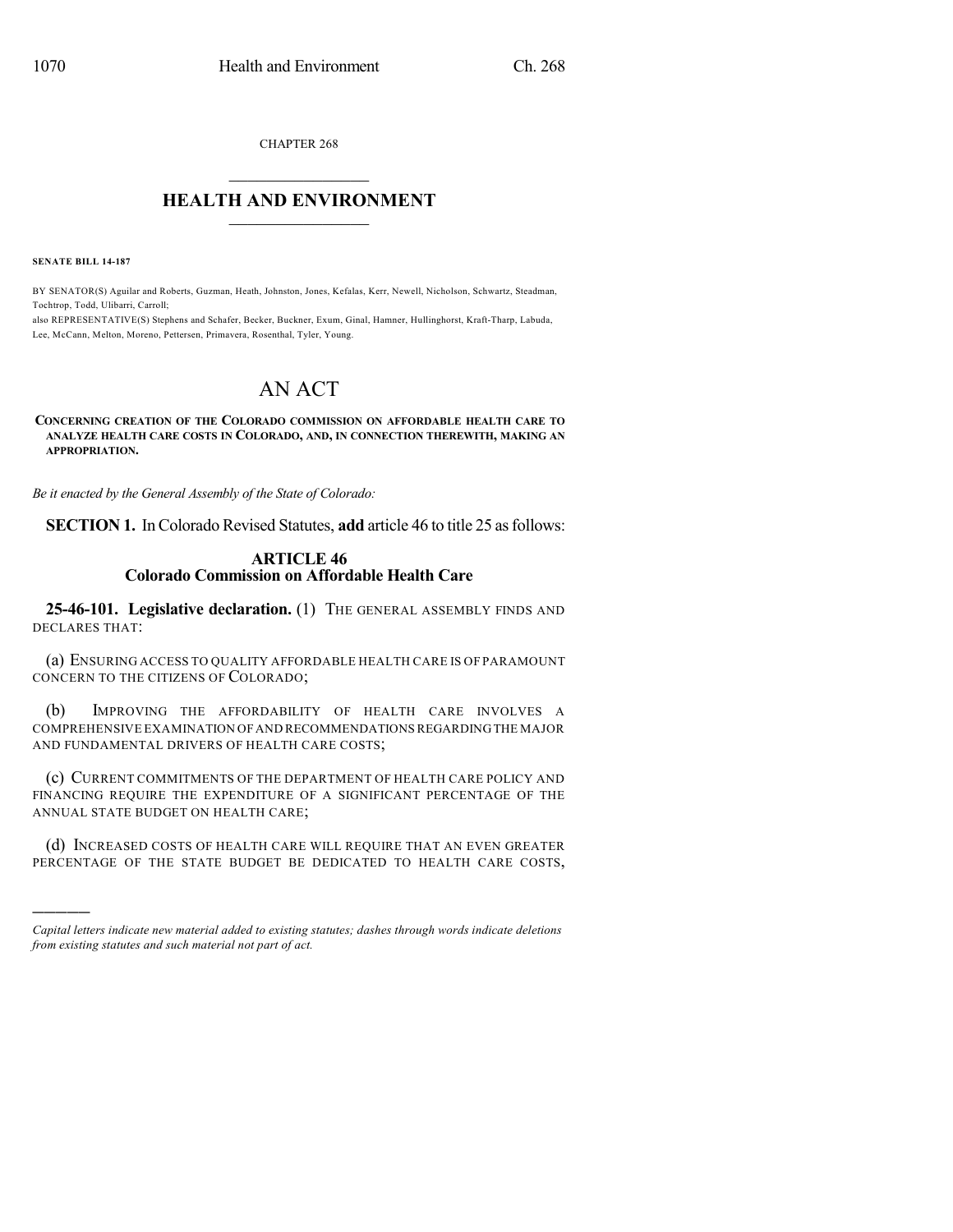CONSTRAINING THE PRIVATE SECTOR BY RESTRICTING AVAILABLE DOLLARS FOR INFRASTRUCTURE IMPROVEMENT AND EXPANSION AND HAMPERING COLORADO'S ECONOMIC COMPETITIVENESS;

(e) FACTORS THAT MAY CONTRIBUTE TO ESCALATING HEALTH CARE COSTS INCLUDE:

(I) PAYMENTS THAT REWARD VOLUME OF SERVICES RATHER THAN OUTCOMES;

(II) REGULATIONS THAT IMPAIR RATHER THAN PROMOTE CREATIVE, LOCALLY DEVELOPED SOLUTIONS TO CONTROLLING HEALTH CARE COSTS;

(III) LACK OF TRANSPARENT INFORMATION ABOUT PRICES;

(IV) TYPE, QUALITY, AND DISTRIBUTION OF PROVIDERS;

(V) HIGH AND REDUNDANT ADMINISTRATIVE COSTS;

(VI) POOR QUALITY OF CARE;

(VII) INEFFICIENT DELIVERY OF CARE;

(VIII) PATIENT NONCOMPLIANCE;

(IX) LIFESTYLE;

(X) POPULATION DEMOGRAPHICS;

(XI) LACK OF COMPETITION OR SUPPRESSED COMPETITION DUE TO GOVERNMENT REGULATIONS;

(XII) COST IMPLICATIONS OF ESSENTIAL HEALTH BENEFITS REQUIREMENTS IMPOSED BY FEDERAL LAW AND REGULATIONS;

(XIII) FRAUD, WASTE, AND ABUSE; AND

(XIV) MISSED PREVENTION OPPORTUNITIES;

(f) PRIVATE SECTOR INITIATIVES THAT CONTROL HEALTH CARE COSTS AND IMPROVE QUALITY OF CARE SHOULD BE ENCOURAGED AND PROMOTED;

(g) PRIVATE SECTOR INITIATIVES ALREADY EXIST TO ANALYZE COSTS AND IMPROVE QUALITY OF HEALTH CARE IN COLORADO, BUT THEY LACK THE VISIBILITY AND EMPHASIS THAT A LEGISLATIVE CHARGE WILL PROVIDE;

(h) IT IS IN THE BEST INTERESTS OF THE PUBLIC THAT THE GENERAL ASSEMBLY REQUIRE A COMPREHENSIVE, EVIDENCE-BASED ANALYSIS OF THE MAJOR COST DRIVERS IN HEALTH CARE AND THE EFFECTIVENESS OF STRATEGIES FOR CONTROLLING EXPENDITURES, INCLUDING:

(I) PREVENTION PROGRAMS;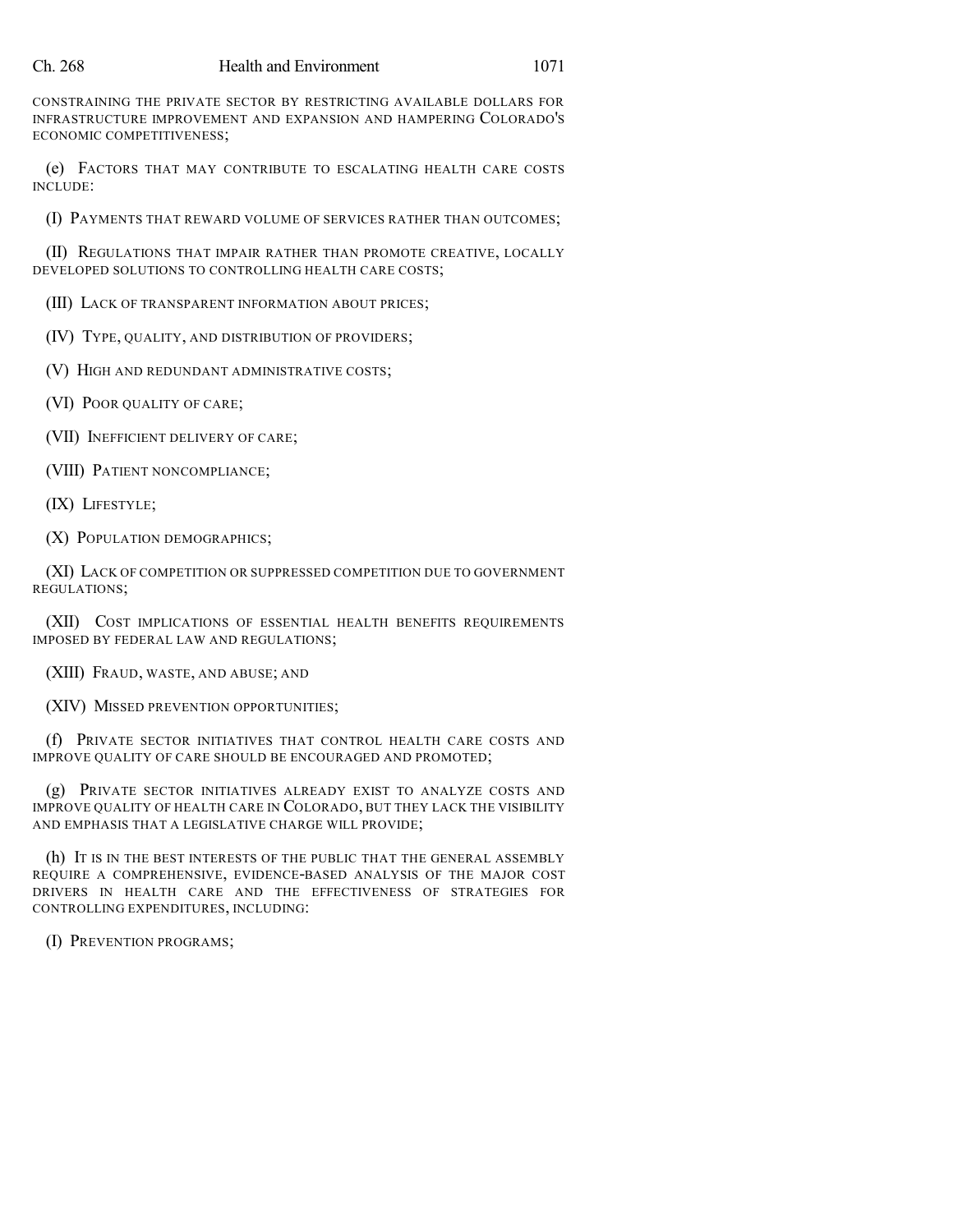(II) ACCESS TO HEALTH CARE PROVIDERS;

(III) NEW APPROACHES TO DELIVERING AND PAYING FOR HEALTH CARE;

(IV) THE REDUCTION OF UNNECESSARY OR REDUNDANT REGULATIONS;

(V) THE EFFECTIVENESS OF INSURANCE LAWS; AND

(VI) OTHER POLICIES AND MARKET INITIATIVES TO MAKE HEALTH CARE MORE AFFORDABLE WHILE IMPROVING PATIENT CARE; AND

(i) THEREFORE, THE GENERAL ASSEMBLY IS ENACTING THIS ARTICLE TO FORM A COMMISSION OF EXPERTS IN HEALTH CARE ADMINISTRATION, FINANCING, DELIVERY AND CONSUMPTION, AND OTHER PERTINENT DISCIPLINES TO ENGAGE IN ANALYSIS OF HEALTH CARE COSTS IN THIS STATE AND MAKE RECOMMENDATIONS FOR ACTION TO THE GOVERNOR, THE SENATE COMMITTEE ON HEALTH AND HUMAN SERVICES OR ITS SUCCESSOR COMMITTEE, AND THE HOUSE OF REPRESENTATIVES COMMITTEE ON HEALTH, INSURANCE, AND ENVIRONMENT AND PUBLIC HEALTH CARE AND HUMAN SERVICES OR THEIR SUCCESSOR COMMITTEES.

**25-46-102. Definitions.** AS USED IN THIS ARTICLE:

(1) "COMMISSION"MEANS THECOLORADO COMMISSION ON AFFORDABLE HEALTH CARE ESTABLISHED UNDER SECTION 25-46-103.

(2) "FUND" MEANS THE COLORADO COMMISSION ON AFFORDABLE HEALTH CARE CASH FUND CREATED IN SECTION 25-46-105.

(3) "HIPAA" MEANS THE FEDERAL "HEALTH INSURANCE PORTABILITY AND ACCOUNTABILITY ACT OF 1996", PUB. L. 104-191, AS AMENDED.

(4) "HIPAA COVERED ENTITY" MEANS AN ENTITY DEFINED AS A "COVERED ENTITY" UNDER HIPAA.

(5) "HITECHACT" MEANS THE FEDERAL "HEALTH INFORMATION TECHNOLOGY FOR ECONOMIC AND CLINICAL HEALTH ACT", PUB. L. 111-5, AS AMENDED.

(6) "MEDICAID PROGRAM" MEANS THE PROGRAM ESTABLISHED UNDER THE "COLORADO MEDICAL ASSISTANCE ACT", ARTICLES 4 TO 6 OF TITLE 25.5, C.R.S.

**25-46-103. Colorado commission on affordable health care - creation membership - operation.** (1) THERE IS HEREBY CREATED THE COLORADO COMMISSION ON AFFORDABLE HEALTH CARE, WHICH HAS THE POWERS AND DUTIES SPECIFIED IN THIS ARTICLE.

(2) (a) THE COMMISSION CONSISTS OF:

(I) TWELVE VOTING MEMBERS AS FOLLOWS:

(A) ONE PERSON REPRESENTING HOSPITALS, RECOMMENDED BY A STATEWIDE ASSOCIATION OF HOSPITALS;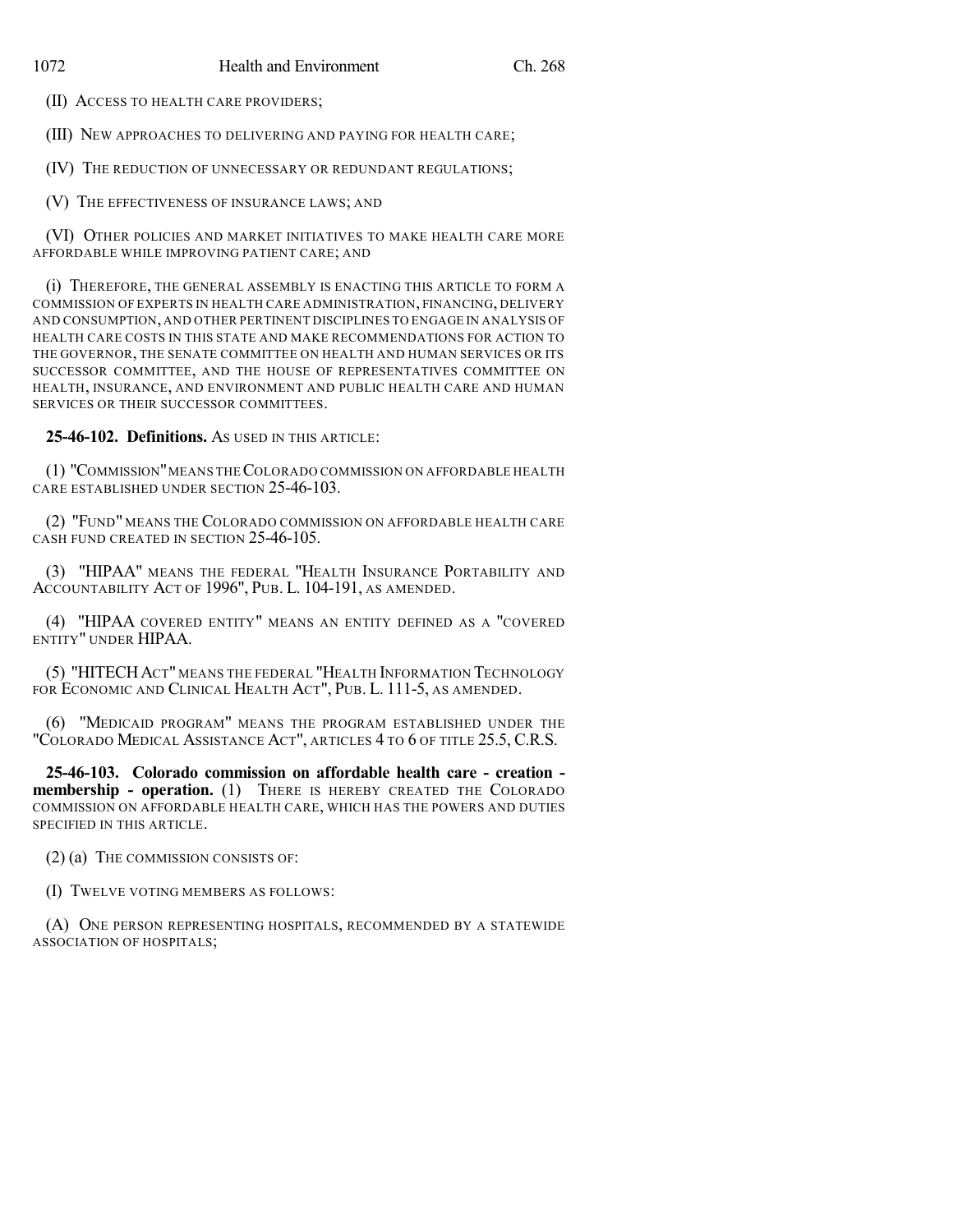(B) TWO HEALTH CARE PROVIDERS WHO ARE NOT EMPLOYED BY A HOSPITAL, ONLY ONE OF WHOM IS A PHYSICIAN.THE PHYSICIAN MUST BE RECOMMENDED BY A STATEWIDE SOCIETY OR ASSOCIATION WHOSE MEMBERSHIP INCLUDES AT LEAST ONE-THIRD OF THE DOCTORS OF MEDICINE OR OSTEOPATHY LICENSED IN THE STATE.

(C) TWO REPRESENTATIVES FROM ORGANIZATIONS REPRESENTING CONSUMERS, AT LEAST ONE OF WHOM UNDERSTANDS CONSUMERS WITH CHRONIC MEDICAL CONDITIONS;

(D) ONE INDIVIDUAL REPRESENTING SMALL COLORADO BUSINESSES AND ONE INDIVIDUAL REPRESENTING SELF-INSURED LARGECOLORADO BUSINESSES, NEITHER OF WHOM IS OR REPRESENTS A CARRIER, HEALTH CARE PROVIDER, OR HEALTH CARE FACILITY AND ONE OF WHOM HAS DEMONSTRATED SUCCESS INNOVATING MARKET-ORIENTED SOLUTIONS TO CONTROL HEALTH CARE COSTS AND IMPROVE QUALITY OF CARE;

(E) ONE HEALTH CARE ECONOMIST;

(F) ONE REPRESENTATIVE OF CARRIERS OFFERING HEALTH PLANS IN THIS STATE;

(G) ONE REPRESENTATIVE OF LICENSED HEALTH INSURANCE PRODUCERS;

(H) ONE PERSON WITH EXPERTISE IN HEALTH CARE PAYMENT AND DELIVERY;AND

(I) ONE PERSON WITH EXPERTISE IN PUBLIC HEALTH AND THE PROVISION OF HEALTH CARE TO POPULATIONS WITH LOW INCOMES AND SIGNIFICANT HEALTH CARE NEEDS; AND

(II) FIVE NONVOTING, EX OFFICIO MEMBERS AS FOLLOWS:

(A) THE COMMISSIONER OF INSURANCE;

(B) THE EXECUTIVE DIRECTORS OF THE DEPARTMENTS OF PUBLIC HEALTH AND ENVIRONMENT, HUMAN SERVICES, AND HEALTH CARE POLICY AND FINANCING OR THEIR DESIGNEES; AND

(C) A REPRESENTATIVE OF THE ALL-PAYER HEALTH CLAIMS DATABASE ESTABLISHED UNDER SECTION 25.5-1-204, C.R.S.

(b)(I) THE GOVERNOR SHALL APPOINT FOUR OF THE VOTING MEMBERS DESCRIBED IN SUBPARAGRAPH (I) OF PARAGRAPH (a) OF THIS SUBSECTION (2) TO THE COMMISSION. THE PRESIDENT AND MINORITY LEADER OF THE SENATE AND THE SPEAKER AND MINORITY LEADER OF THE HOUSE OF REPRESENTATIVES EACH SHALL APPOINT TWO OF THE VOTING MEMBERS DESCRIBED IN SUBPARAGRAPH (I) OF PARAGRAPH (a) OF THIS SUBSECTION (2) TO THE COMMISSION, NONE OF WHOM MAY BE CURRENT MEMBERS OF THE GENERAL ASSEMBLY. THE GOVERNOR SHALL COORDINATE APPOINTMENTS WITH THE PRESIDENT, SPEAKER, AND MINORITY LEADERS TO ENSURE:

(A) REPRESENTATION AS SPECIFIED IN SUBPARAGRAPH (I) OF PARAGRAPH (a) OF THIS SUBSECTION (2);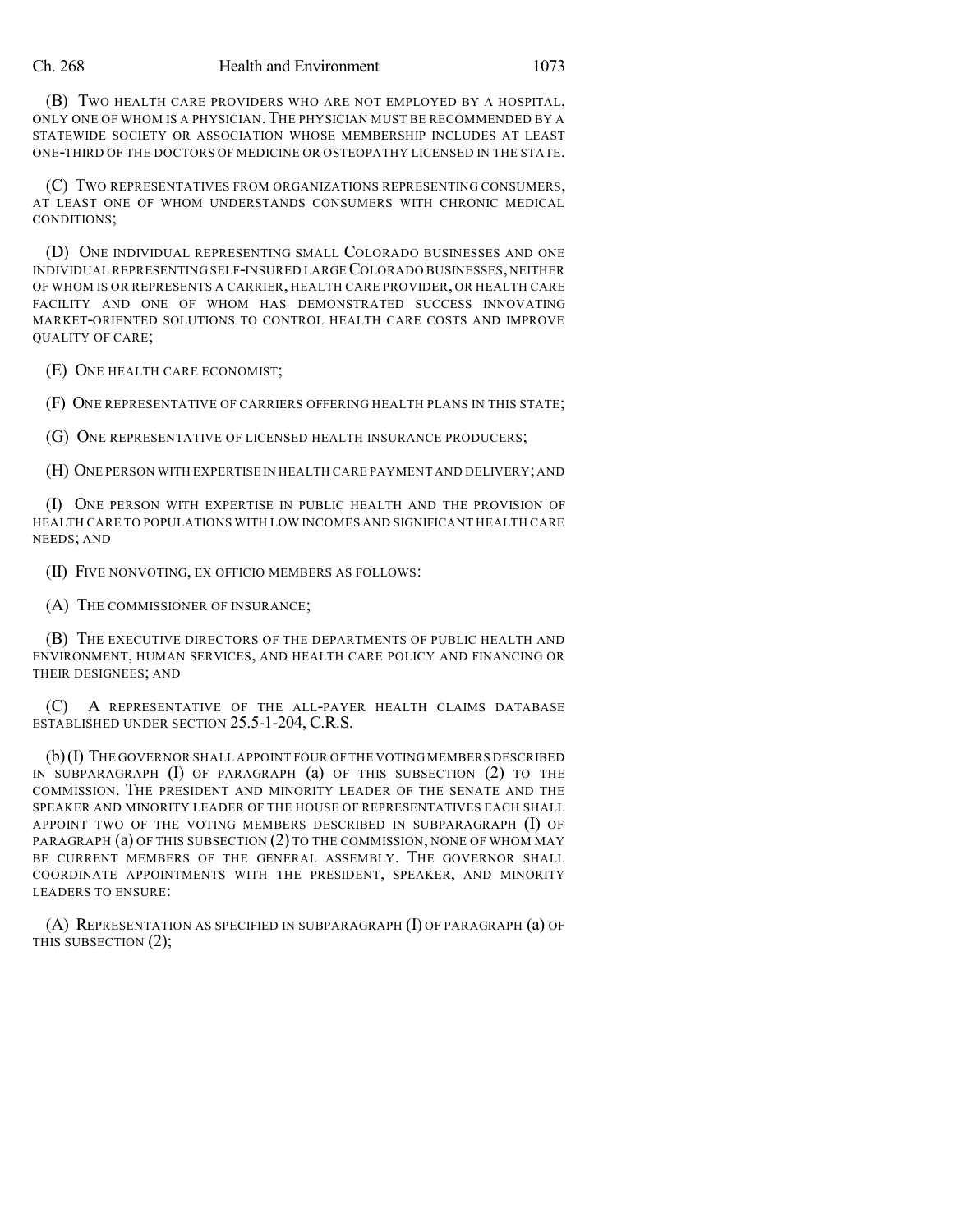(B) AT LEAST ONE APPOINTMENT FROM A RURAL REGION OF THE STATE; AND

(C) REPRESENTATION FROM AT LEAST THREE DIFFERENT CONGRESSIONAL DISTRICTS IN THE STATE.

(II) NOT MORE THAN SIX OF THE TWELVE VOTING MEMBERS MAY BE FROM THE SAME POLITICAL PARTY, AND THE APPOINTING AUTHORITIES SHALL ENSURE THAT THE STATE'S TWO MAJOR POLITICAL PARTIES HAVE AN EQUAL NUMBER OF MEMBERS ON THE COMMISSION.

(c) THE APPOINTING AUTHORITIES SHALL NAME THE INITIAL MEMBERS TO THE COMMISSION BY JULY 7,2014.MEMBERS OF THE COMMISSION MAY BE REMOVED BY THEIR RESPECTIVE APPOINTING AUTHORITIES FOR CAUSE. IF A VACANCY OCCURS ON THE COMMISSION, THE APPOINTING AUTHORITY FOR THE MEMBER WHOSE POSITION IS VACATED SHALL APPOINT A MEMBER TO FILL THE VACANT POSITION.

(d) THE COMMISSION SHALL SELECT A CHAIR AND VICE-CHAIR OF THE COMMISSION FROM ITS MEMBERSHIP.

(3) MEMBERS OF THE COMMISSION SERVE WITHOUT COMPENSATION BUT MAY BE REIMBURSED FOR THEIR ACTUAL AND NECESSARY TRAVEL EXPENSES INCURRED IN THE PERFORMANCE OF THEIR OFFICIAL DUTIES.

(4) THE COMMISSION MAY ESTABLISH BYLAWS AS APPROPRIATE FOR ITS EFFECTIVE OPERATION.

(5) THE CHAIR OF THE COMMISSION SHALL ESTABLISH A SCHEDULE FOR COMMISSION MEETINGS.THE COMMISSION SHALL MEET AT LEAST ONCE A MONTH ON AVERAGE.

(6) MEMBERS OF THE COMMISSION, STAFF, AND CONSULTANTS ARE NOT LIABLE FOR AN ACT OR OMISSION IN THEIR OFFICIAL CAPACITY PERFORMED IN GOOD FAITH IN ACCORDANCE WITH THIS ARTICLE.

(7)(a) THE COMMISSION IS EXEMPT FROM THE "PROCUREMENTCODE", ARTICLES 101 TO 112 OF TITLE 24, C.R.S.

(b) (I) EXCEPT AS PROVIDED IN SUBPARAGRAPH (II) OF THIS PARAGRAPH (b), THE COMMISSION IS SUBJECT TO THE OPEN MEETINGS LAW, PART 4 OF ARTICLE 6 OF TITLE 24, C.R.S., AND THE "COLORADO OPEN RECORDS ACT", PART 2 OF ARTICLE 72 OF TITLE 24, C.R.S.

(II) MEMBERS OF THE COMMISSION MAY CONVENE IN GROUPS OF NO MORE THAN FIVE MEMBERS FOR THE FOLLOWING PURPOSES WITHOUT COMPLYING WITH THE OPEN MEETINGS LAW AS LONG AS NO FORMAL ACTION IS TAKEN AT THE MEETING:

(A) TO GATHER AND UNDERSTAND DATA; OR

(B) TO ORGANIZE AND PLAN FOR THE BUSINESS OF THE COMMISSION.

## **25-46-104. Duties of commission- mission -staffing - report.**(1) THE MISSION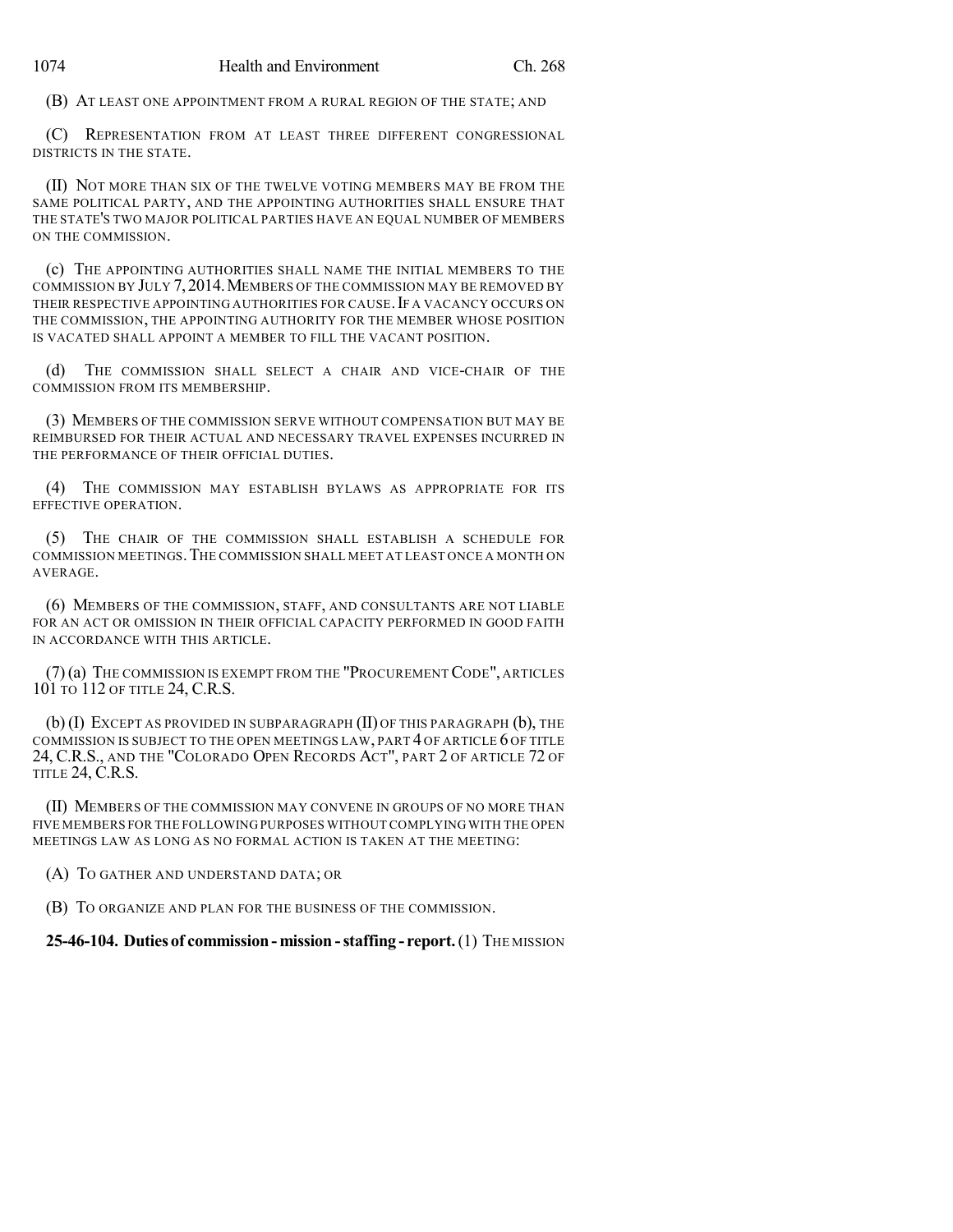OF THE COMMISSION IS TO ENSURE THAT COLORADANS HAVE ACCESS TO AFFORDABLE HEALTH CARE IN COLORADO. THE COMMISSION SHALL FOCUS ITS RECOMMENDATIONS ON EVIDENCE-BASED COST CONTROL, ACCESS, AND QUALITY IMPROVEMENT INITIATIVES AND THE COST-EFFECTIVE EXPENDITURE OF LIMITED STATE MONEYS TO IMPROVE THE HEALTH OF THE STATE'S POPULATION.

(2) THE COMMISSION HAS THE FOLLOWING POWERS AND DUTIES:

(a) TO IDENTIFY, EXAMINE, AND REPORT ON THE PRINCIPAL HEALTH CARE COST DRIVERS FOR COLORADO BUSINESSES AND THEIR EMPLOYEES, INDIVIDUALS WHO PURCHASE THEIR OWN HEALTH INSURANCE,COLORADO'S MEDICAID PROGRAM, AND THE UNINSURED BASED ON DATA-DRIVEN, EVIDENCE-BASED ANALYSES;

(b) TO CONDUCT EMPIRICAL ANALYSIS OF AND COLLECT DATA ON EVIDENCE-BASED INITIATIVES DESIGNED TO REDUCE HEALTH CARE COSTS WHILE MAINTAINING OR IMPROVING ACCESS TO AND QUALITY OF CARE;

(c) TO ANALYZE THE IMPACT OF INCREASED AVAILABILITY OF INFORMATION ON HEALTH CARE PRICING,COST, AND QUALITY ON PROVIDER, PAYER, PURCHASER, AND CONSUMER BEHAVIOR;

(d) TO REVIEW, ANALYZE, AND SEEK PUBLIC INPUT ON STATE REGULATIONS IMPACTING DELIVERY AND PAYMENT SYSTEM INNOVATIONS;

(e) TO ANALYZE THE IMPACT THAT OUT-OF-POCKET COSTS AND HIGH DEDUCTIBLE HEALTH PLANS HAVE ON PATIENT SPENDING, UNCOMPENSATED CARE, OUTCOMES, AND ACCESS TO CARE;

(f) TO EXAMINE ACCESS TO CARE AND ITS IMPACT ON HEALTH CARE COSTS, INCLUDING THE ADEQUACY, COMPOSITION, AND DISTRIBUTION OF COLORADO'S HEALTH CARE WORKFORCE;

(g) TO REVIEW REPORTS AND STUDIES FOR POTENTIAL IMPLEMENTATION, INCLUDING REPORTS, STUDIES, WORK, AND RESOURCES COMPILED BY COLORADO ORGANIZATIONS, OUT-OF-STATE ORGANIZATIONS, THE FORMER BLUE RIBBON COMMISSION FOR HEALTH CARE REFORM ESTABLISHED PURSUANT TO SENATE BILL 06-208, ENACTED IN 2006, THE ACCOUNTABLE CARE COLLABORATIVE PROGRAM IN THE DEPARTMENT OF HEALTH CARE POLICY AND FINANCING, THE COLORADO FOUNDATION FOR MEDICAL CARE OR ITS SUCCESSOR ENTITY, AND COLORADO'S STATE HEALTH INNOVATION PLAN DEVELOPED THROUGH THE STATE INNOVATION MODEL PROJECT;

(h) TO REPORT ON THE OUTCOMES OF THE IMPLEMENTATION OF RECOMMENDATIONS OF THE FORMER BLUE RIBBON COMMISSION FOR HEALTH CARE REFORM ESTABLISHED PURSUANT TO SENATE BILL 06-208, ENACTED IN 2006, AND THE IMPACT OF IMPLEMENTATION OF THE RECOMMENDATIONS ON HEALTH CARE COSTS, ACCESS TO CARE, AND QUALITY OF CARE;

(i) TO COLLECT DATA, INCLUDING RATE REVIEW PROCESS DATA, FROM THE DIVISION OF INSURANCE AND PAYMENT INFORMATION FROM THE DEPARTMENT OF HEALTH CARE POLICY AND FINANCING, FOR WHICH THE COMMISSION SHALL PAY THE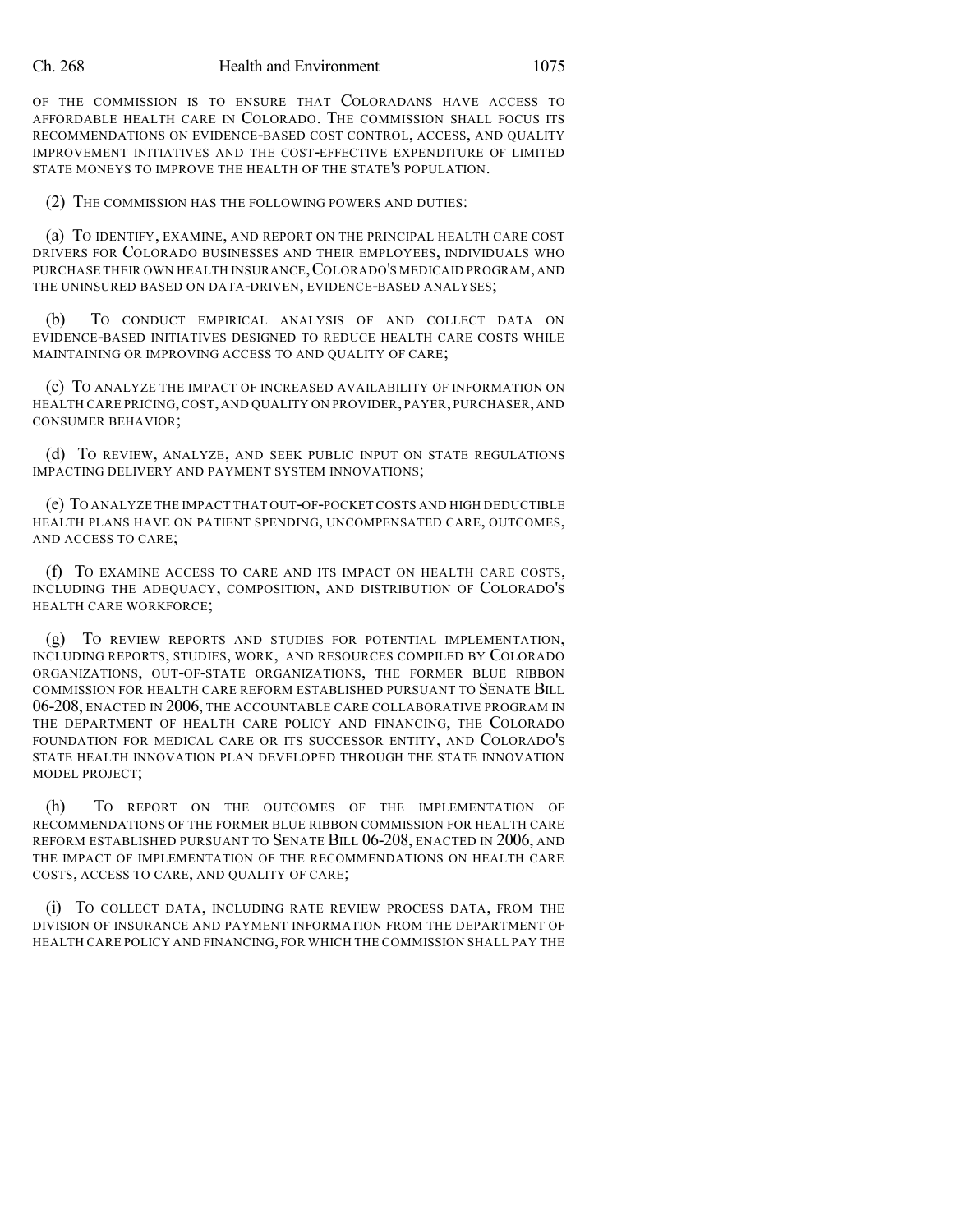DIVISION'S AND DEPARTMENT'S DATA GATHERING COSTS IF THE DATA ARE NOT ALREADY AVAILABLE IN AN ACCESSIBLE FORMAT;

(j) TO REVIEW THE IMPACT OF MEDICAID EXPANSION ON HEALTH CARE COSTS, ACCESS TO CARE, AND COMMERCIAL INSURANCE;

(k) TO EVALUATE THE IMPACT OF A GLOBAL MEDICAID WAIVER ON HEALTH CARE COSTS, ACCESS TO CARE, AND QUALITY OF CARE;

(l) TO REVIEW THE FOLLOWING, AS PUBLICLY AVAILABLE AND SUBJECT TO PAYMENT OF COSTS FOR GATHERING INFORMATION AS NECESSARY:

(I) PRICING TRANSPARENCY;

(II) ADEQUACY, COMPOSITION, AND DISTRIBUTION OF PHYSICIAN AND HEALTH CARE NETWORKS;

(III) DRUG FORMULARIES;

(IV) COINSURANCE, COPAYMENTS, AND DEDUCTIBLES; AND

(V) HEALTH PLAN AVAILABILITY;

(m) TO WORK WITH OTHER COLORADO BOARDS, TASK FORCES, COMMISSIONS, OR OTHER ENTITIES OR ORGANIZATIONS THAT STUDY OR ADDRESS HEALTH CARE COSTS, ACCESS, AND QUALITY TO ENSURE THAT THE COMMISSION'S EFFORTS ARE FULLY INTEGRATED AND COORDINATED WITH ONGOING COSTCONTAINMENT AND PAYMENT REFORM EFFORTS;

(n) TO ENTER INTO BUSINESS ASSOCIATE AGREEMENTS WITH HIPAA COVERED ENTITIES;

(o) TO MAKE RECOMMENDATIONS ABOUT OTHER PUBLIC OR PRIVATE ENTITIES THAT SHOULD CONTINUE TO STUDY HEALTH CARE COST DRIVERS IN COLORADO;

(p) TO MAKE RECOMMENDATIONS TO THE COLORADO CONGRESSIONAL DELEGATION ABOUT CHANGES IN FEDERAL LAW THAT MAY BE NEEDED TO MAKE HEALTH CARE AFFORDABLE IN COLORADO;

(q) ANY OTHER AUTHORITY NECESSARY TO PERFORM ITS ADMINISTRATIVE DUTIES; AND

(r) ANY OTHER DUTIES NECESSARY TO FULFILL ITS MISSION.

(3) RECOMMENDATIONS OF THE COMMISSION FOR PRIVATE SECTOR ACTIONS, MARKET-BASED INITIATIVES, AND POLICY INTERVENTIONS THAT CAN CONTROL COSTS WHILE MAINTAINING ACCESS TO AND QUALITY OF HEALTH CARE MUST BE CENTERED ON EVIDENCE-BASED ANALYSIS AND DATA. THE COMMISSION SHALL PRIORITIZE AREAS FOR ACTION BASED ON THE POTENTIAL IMPACT ON HEALTH CARE COSTS, ACCESS, AND QUALITY.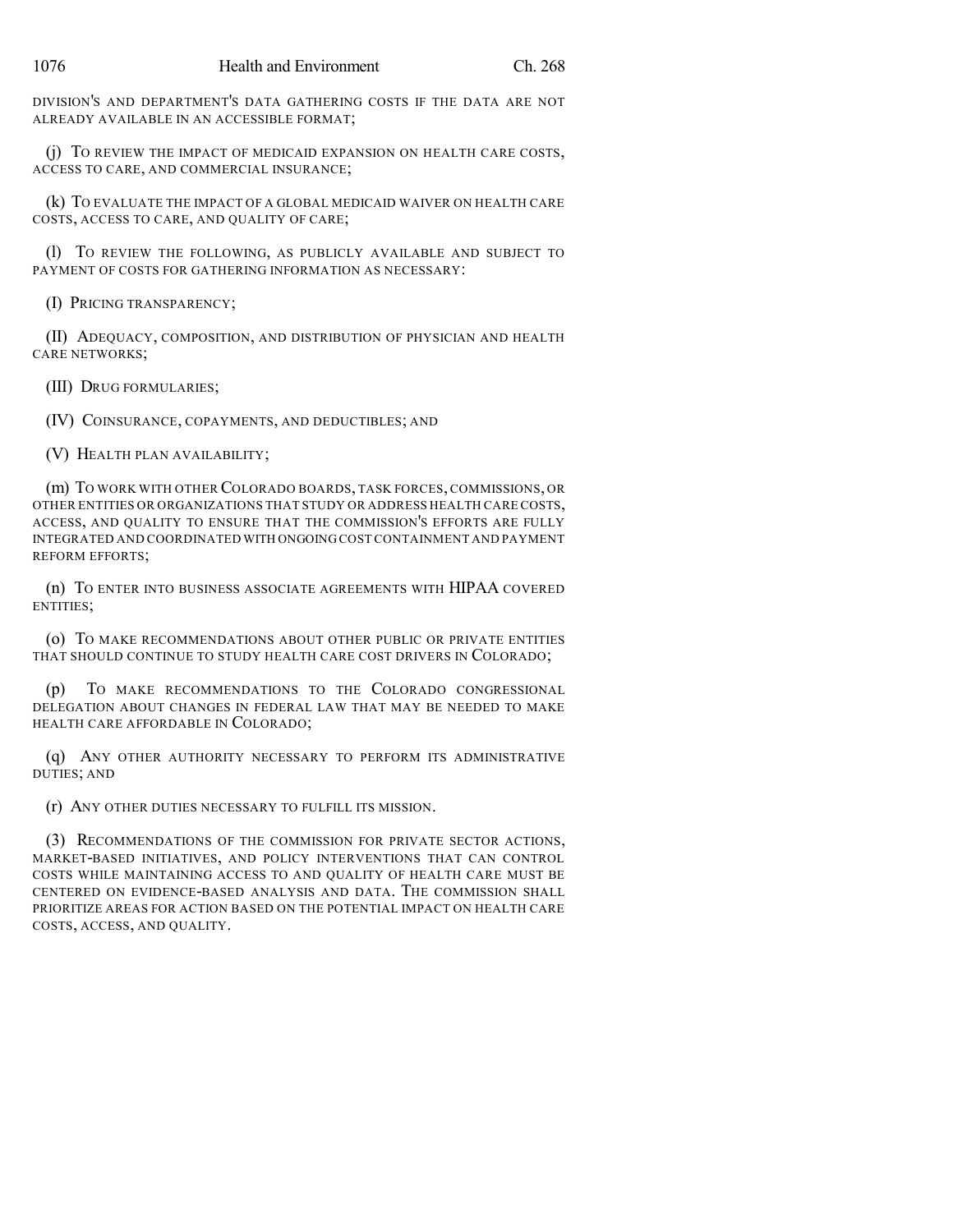(4) (a) THE COMMISSION SHALL CREATE ADVISORY COMMITTEES THAT FOCUS ON SPECIFIC SUBJECT MATTERS AND MAKE RECOMMENDATIONS TO THE FULL COMMISSION. THE CHAIR OF THE COMMISSION SHALL APPOINT MEMBERS OF THE COMMISSION TO SERVE ON ADVISORY COMMITTEES AND SHALL APPOINT A COMMISSION MEMBER AS CHAIR OF EACH ADVISORY COMMITTEE FORMED PURSUANT TO THIS SUBSECTION (4).

(b) THE CHAIR OF AN ADVISORY COMMITTEE SHALL SELECT INTERESTED MEMBERS OF THE COMMUNITY WHO ARE NOT MEMBERS OF THE COMMISSION TO SERVE ON THE ADVISORY COMMITTEE HE OR SHE CHAIRS. WHEN APPOINTING NONCOMMISSION MEMBERS TO AN ADVISORY COMMITTEE, THE CHAIR OF THE ADVISORY COMMITTEE SHALL ENSURE REPRESENTATION FROM BROAD AND DIVERSE INTERESTS. NONCOMMISSION MEMBERS OF AN ADVISORY COMMITTEE SERVE WITHOUT COMPENSATION OR REIMBURSEMENT OF EXPENSES.

(5) THE COMMISSION MAY RESPOND TO INQUIRIES REFERRED BY MEMBERS OF THE GENERAL ASSEMBLY, THE GOVERNOR, BUSINESSES, OR CONSUMERS, AS RESOURCES ALLOW.

(6) (a) THE COMMISSION MAY HIRE STAFF TO FACILITATE ITS WORK, INCLUDING AN ADMINISTRATOR AND OTHER STAFF AS NECESSARY TO COLLECT EVIDENCE-BASED RESEARCH, ANALYSIS, AND MODELING TO INFORM THE COMMISSION ABOUT COST DRIVERS AND COST CONTAINMENT APPROACHES.

(b) AS FUNDS ALLOW, THE COMMISSION MAY ALSO CONTRACT WITH:

(I) NONPARTISAN, INDEPENDENT CONTRACTORS TO PROVIDE RESOURCES FOR DATA COLLECTION, RESEARCH, ANALYSIS, AND PUBLICATION OF THE COMMISSION'S FINDINGS AND REPORTS; AND

(II) HEALTH CARE COST EXPERTS WITH DEMONSTRATED EXPERIENCE CONTROLLING HEALTH CARE COSTS THROUGH MARKET-ORIENTED APPROACHES TO ADVISE THE COMMISSION.

(c) THE ADMINISTRATOR OF THE ALL-PAYER HEALTH CLAIMS DATABASE ESTABLISHED UNDER SECTION 25.5-1-204, C.R.S., SHALL MAKE CLAIMS DATA AVAILABLE TO THE COMMISSION IN ACCORDANCE WITH APPLICABLE STATE AND FEDERAL LAWS, WHICH DATA MAY INCLUDE CUSTOM REPORTS, DE-IDENTIFIED AND LIMITED DATA SETS, AND OTHER DATA THE COMMISSION MAY REQUIRE. THE COMMISSION MAY PROVIDE THE DATA FROM THE ALL-PAYER HEALTH CLAIMS DATABASE TO THE COMMISSION'S STAFF AND THIRD-PARTY INDEPENDENT CONTRACTORS TO ENABLE THEM TO PERFORM ANALYSES TO SUPPORT THE COMMISSION IN PERFORMING ITS DUTIES. RELEASE AND SUBSEQUENT USE OF DATA FROM THE ALL-PAYER HEALTH CLAIMS DATABASE, AS WELL AS ANY OTHER PERSONAL HEALTH INFORMATION THE COMMISSION OBTAINS, AND ANALYSES OF THAT DATA MUST BE CONDUCTED:

(I) IN COMPLIANCE WITH HIPAA, THE HITECH ACT, AND ANTITRUST COMPLIANCE CRITERIA DEVELOPED AND INTERPRETED JOINTLY BY THE UNITED STATES DEPARTMENT OF JUSTICE AND THE FEDERAL TRADE COMMISSION; AND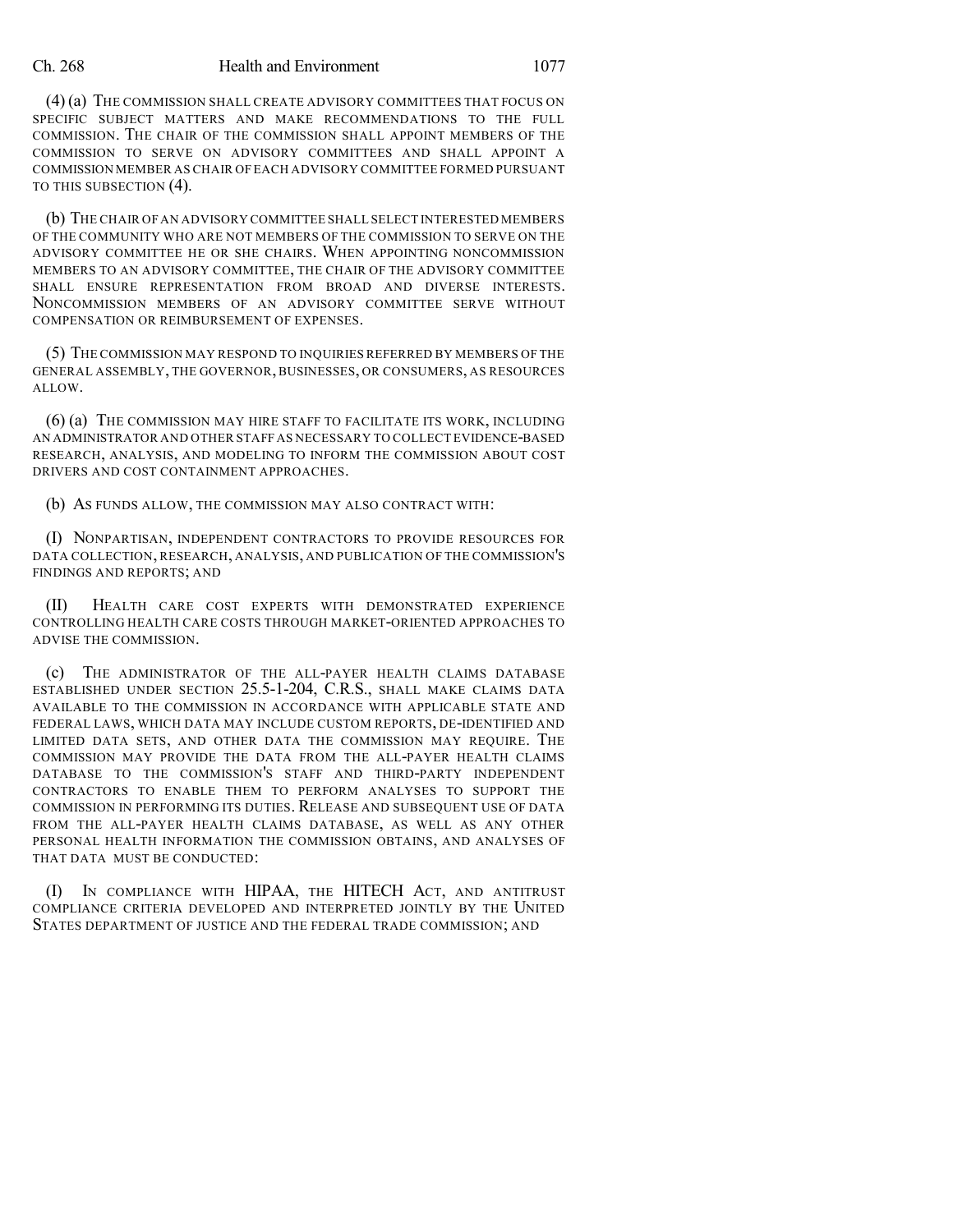### (II) UNDER THE TERMS OF A HIPAA-COMPLIANT DATA USE AGREEMENT.

(7) IN ADDITION TO ITS REGULAR MEETINGS,THECOMMISSION SHALL HOLD PUBLIC HEARINGS TO SOLICIT INPUT ON HEALTH COST DRIVERS AND WAYS TO CONTROL HEALTH CARE COSTS. THE COMMISSION SHALL ACCEPT WRITTEN AND ORAL TESTIMONY AND SHALL CONDUCT AT LEAST ONE PUBLIC HEARING IN EACH CONGRESSIONAL DISTRICT IN THE STATE.

(8) (a) BY NOVEMBER 15, 2015, AND BY NOVEMBER 15, 2016, THE COMMISSION SHALL PREPARE AND SUBMIT AN ANNUAL REPORT ON ITS FINDINGS AND RECOMMENDATIONS, EACH OF WHICH FINDINGS AND RECOMMENDATIONS MAY BE INCLUDED IN THE REPORT ONLY IF APPROVED BY AT LEAST TWO-THIRDS OF THE VOTING MEMBERS OF THE COMMISSION, TO THE GOVERNOR, THE HEALTH AND HUMAN SERVICES COMMITTEE OF THE SENATE OR ITS SUCCESSOR COMMITTEE, AND THE HEALTH, INSURANCE, AND ENVIRONMENT AND THE PUBLIC HEALTH CARE AND HUMAN SERVICES COMMITTEES OF THE HOUSE OF REPRESENTATIVES OR THEIR SUCCESSOR COMMITTEES. THE LEGISLATIVE COMMITTEES SHALL CONSIDER THE COMMISSION'S RECOMMENDATIONS FOR LEGISLATION, AND THE GOVERNOR SHALL CONSIDER THE COMMISSION'S RECOMMENDATIONS FOR REGULATORY ACTION. THE COMMISSION SHALL PRESENT ITS REPORT TO THE LEGISLATIVE COMMITTEES DURING THE COMMITTEES' HEARINGS HELD UNDER THE "STATE MEASUREMENT FOR ACCOUNTABLE, RESPONSIVE, AND TRANSPARENT (SMART) GOVERNMENT ACT", PART 2 OF ARTICLE 7 OF TITLE 2, C.R.S.

(b) WITH REGARD TO ANY LEGISLATIVE RECOMMENDATIONS CONTAINED IN ITS REPORT, THE COMMISSION SHALL SPECIFY THE LAWS THAT NEED TO BE CREATED, AMENDED,OR REPEALED TO ENSURE THAT HEALTH CARE REMAINS AFFORDABLE AND ACCESSIBLE IN COLORADO.THE COMMISSION SHALL ONLY SUBMIT TO THE GENERAL ASSEMBLY LEGISLATIVE RECOMMENDATIONS THAT RECEIVED APPROVAL OF AT LEAST TWO-THIRDS OF THE VOTING MEMBERS OF THE COMMISSION.

(c) THE COMMISSION SHALL SUBMIT A FINAL REPORT TO THE GOVERNOR AND THE COMMITTEES SPECIFIED IN PARAGRAPH (a) OF THIS SUBSECTION (8) BY JUNE 30, 2017, DETAILING THE WORK OF THE COMMISSION AND THE FINAL OUTCOME OF ITS EFFORTS.

(9) NOTHING IN THIS SECTION, NOR IN ANY RECOMMENDATIONS OF THE COMMISSION, ALTERS THE DEPARTMENT OF HEALTH CARE POLICY AND FINANCING'S FINAL POLICY DECISION-MAKING AUTHORITY,PURSUANT TO FEDERAL REGULATIONS, FOR THE MEDICAID PROGRAM AND THE CHILDREN'S BASIC HEALTH PLAN ESTABLISHED UNDER THE "CHILDREN'S BASIC HEALTH PLAN ACT", ARTICLE 8 OF TITLE 25.5, C.R.S.

**25-46-105. Colorado commission on affordable health care cash fund creation - funding sources - use of fund.** (1) (a) THERE IS HEREBY CREATED THE COLORADO COMMISSION ON AFFORDABLE HEALTH CARE CASH FUND. THE FUND CONSISTS OF MONEYS APPROPRIATED BY THE GENERAL ASSEMBLY TO THE FUND AND ANY GIFTS, GRANTS, OR DONATIONS FROM PRIVATE OR PUBLIC SOURCES MADE TO THE COMMISSION FOR THE PURPOSES OF THIS ARTICLE.

(b) MONEYS IN THE FUND ARE CONTINUOUSLY APPROPRIATED TO THE